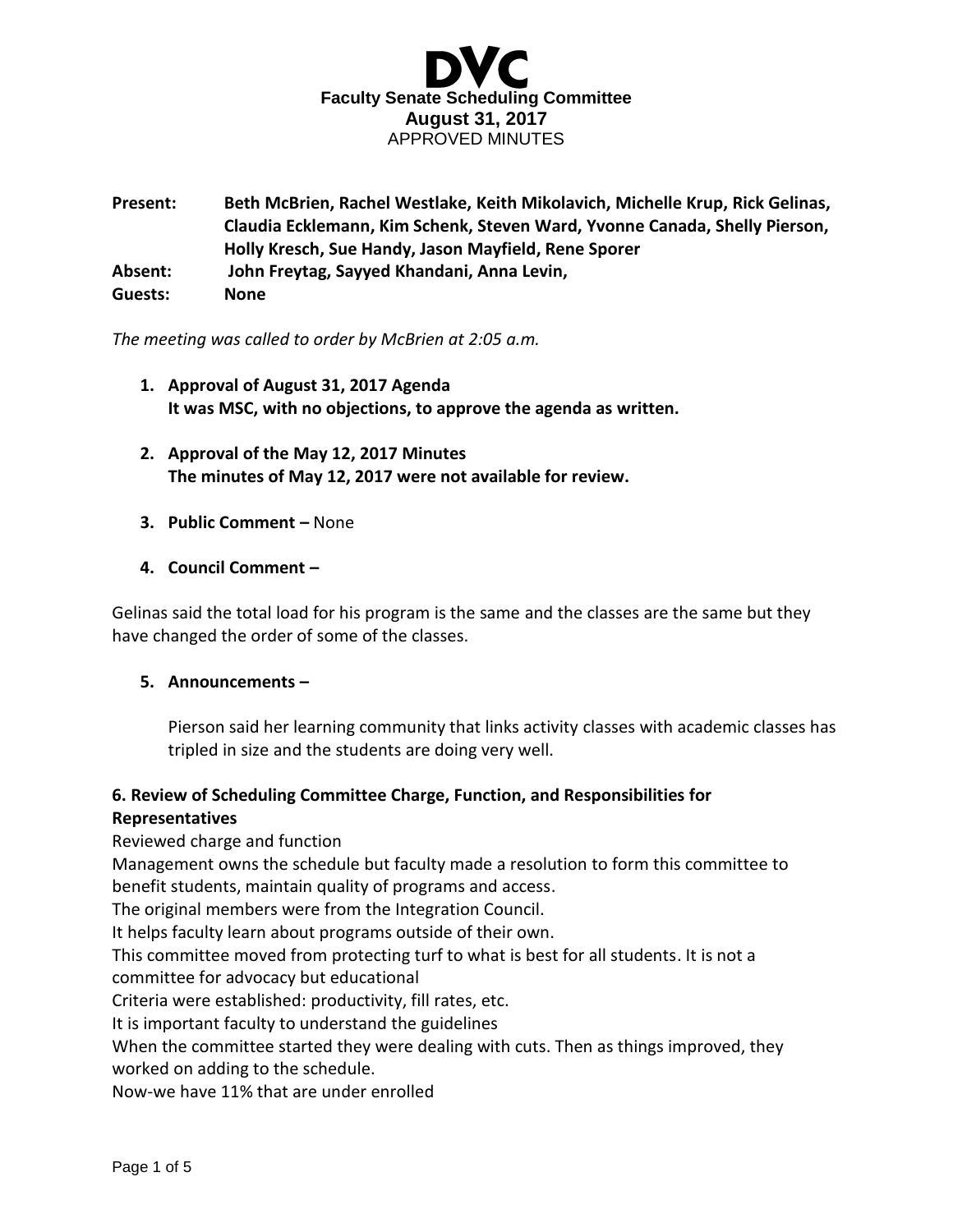

The parameters have been sent out so departments can adjust to maximize schedule for students

We did reduce some classes last year that did not meet the criteria and this year they will need to look at some more

They are also trying to give more responsibility to departments for growth and want to develop guidelines

This takes some of the work off this committee and they won't have to do every course in every department.

The committee set goals for the first time last year

They are now looking at goals for spring. The progress on those goals will be evaluated over the summer

The committee continues to build knowledge and understanding across the college

The committee has enable departments to have flexibility by balancing low enrollment and high enrollment classes.

Need to look at how to align this work with the Instruction office.

Bring back comments on the charge and function.

# **7. Enrollment Management Basics**

One Full-Time Equivalent Student (FTES) is the equivalent of 1 student enrolled for 15 hours of classes per week for two semesters, or 525 student contact hours in credit or noncredit courses per student per year. Full-Time Equivalent Faculty (FTEF) is based on the percentage of instructional hours per week considered a full-time assignment for regular instructional employees for one semester. The FTES per FTEF ratio shows the full-time equivalent students served by each full-time equivalent faculty. Because FTES is based on a year's hours, and FTEF on a semester, the FTES/FTEF ratio is approximately half the average student teacher ratio in a class. This ratio is what we call "productivity".

Fill rate is head count ofstudents at census divided by class max

Census-day -20% of the way thru the class – the date with which apportionment is calculated for the semester.

Weekly census classes (full-term) - The census date is the same for all full-term classes. Daily census classes (late-start or early end, more than 5 class meetings) – The census date varies, depending on start and end dates – occurs on the date that 20% of the class has been completed.Positive attendance- Generally either very short-term or with variable hours – FTES is calculated based on student attendance in the class.

Productivity varies with class size, and other factors. Not all divisions and departments will be able to achieve the same productivity level.

We have focused more on fill rate than productivity, but productivity is key to the financial viability of the college. We must not lose sight of it.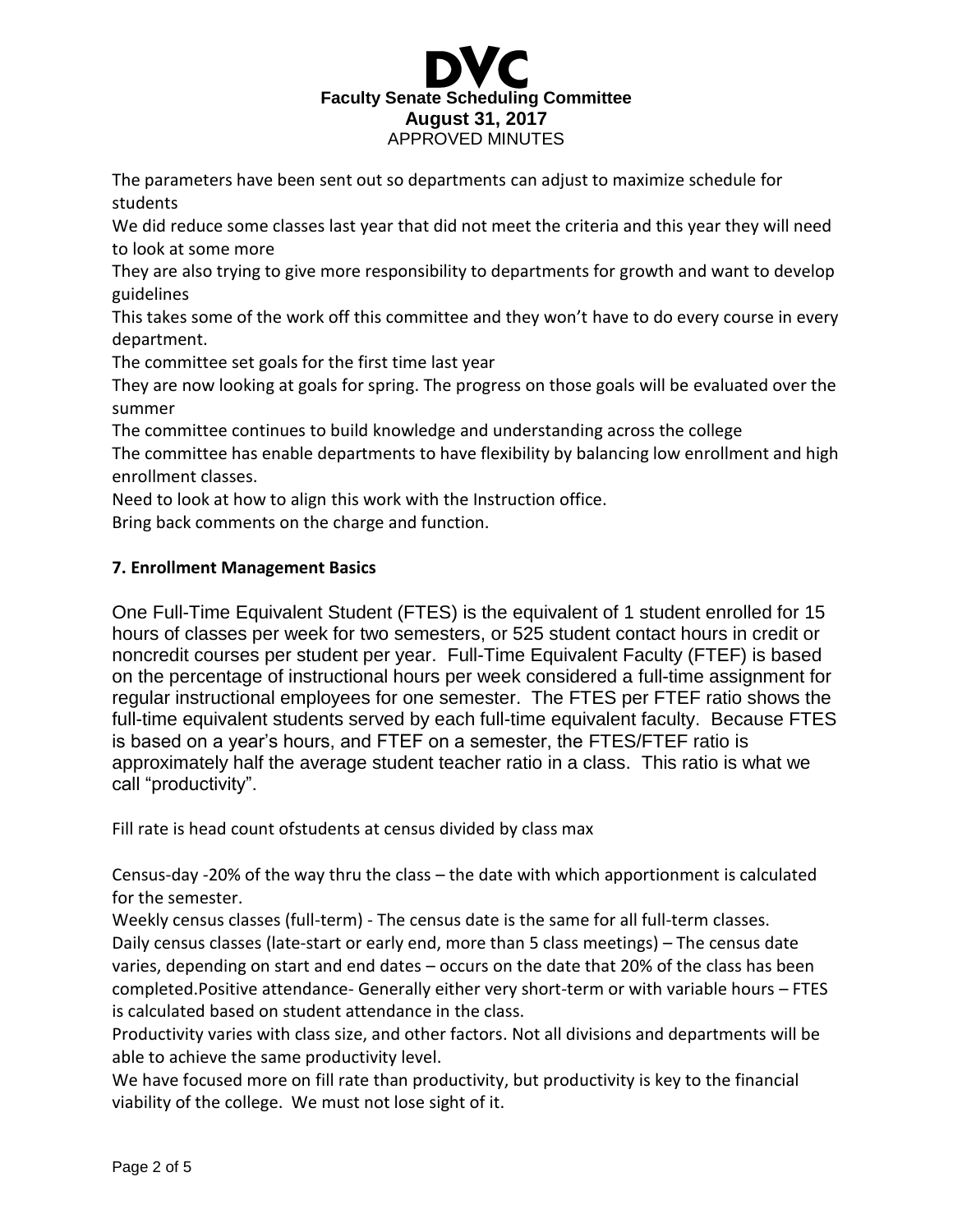

Reviewed productivity goal spreadsheet. Positive attendance courses has been incorporated in this spreadsheet. Gratis classes collect their own FTES San Ramon separated out College Connect classes. We also look at courses in a few other special programs separately. Every .1 FTES is about 15000 State recommends 17.5 productivity ratio.

# **8. SU 17 and FA 17 Enrollment Update**

Reviewed Enrollment updates from district. Compares enrollment from one year to another during the same week of classes.

Summer - PHC (labeled DVC) is calculated separate from San Ramon We are down because international students are down Late start enrollment will be known at the end of the semester

Enrollment is up District-wide

# **9. Cybersession Fall 2017**

The committee reviewed data about enrollment and success for DVC's 3-week and CCC's 4 week cybersessions from 2016-17.

The committee recommended that DVC offer a 4-week intersession this year, with similar courses as last year, some the same some new. Look at GE requirements and offer from a variety of areas

The session will start the first day of finals on December 11 and run through January 5. When compressed calendar implemented, intersession will be offered in January

The ASSC reps are asked to gather requests from departments and look at them next meeting – departments should submit their requests by Sept 29, in preparation for the Oct 5 ASSC meeting.

We offered 7 courses last year. Possibly offer 10 this year. See what classes are requested and decide then

The data from last year will be shared with the instructors to evaluate the viability of offering the same classes again.

Scheduling committee recommendations will be shared at deans and chairs meeting A list of program chairs or area reps will be sent out to this committee

# **10. Compressed Calendar**

Reviewed a mockup of time blocks. They can be adjusted as long as they start or end on a block time

Days of flex are added onto the 16 weeks Scheduled to start in Fall 2018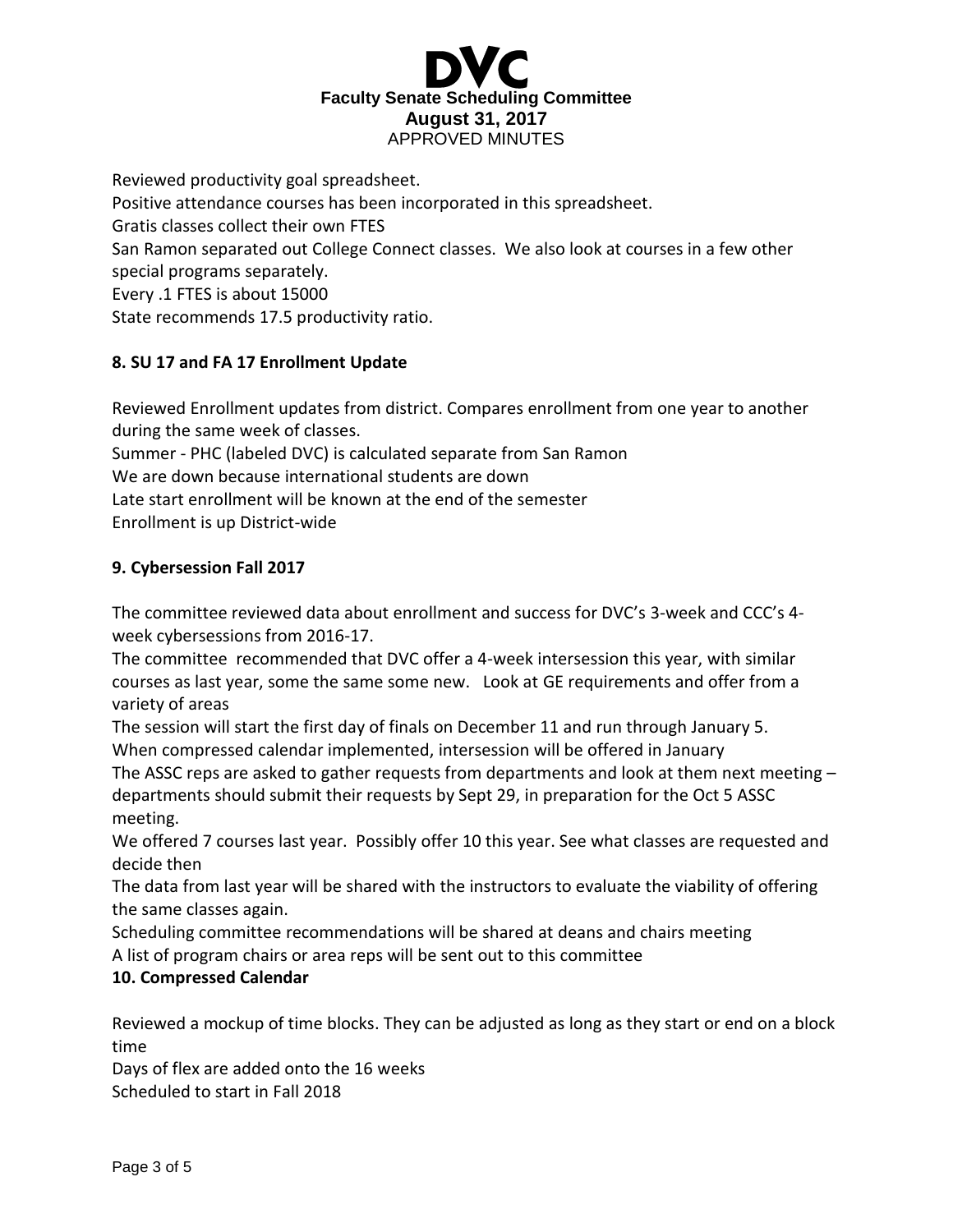

It will be adjusted for labs when needed Afternoon classes have a little more flexibility Math is concerned that finals are scheduled as a regular class period which is not enough time for a math final. The impact of Carnegie units needs to be examined Looking at other models too Maybe form a task force

## **12. Scheduling Classes**

Need to talk to department chairs. Facilities are impacted during the prime times Look at classes that students will take no matter when they are offered Prime time is 9:30-2 especially 12:30-2 New scheduler coming in, need to be patient

**13. Adjournment –** McBrien adjourned the meeting at 4:00 a.m.